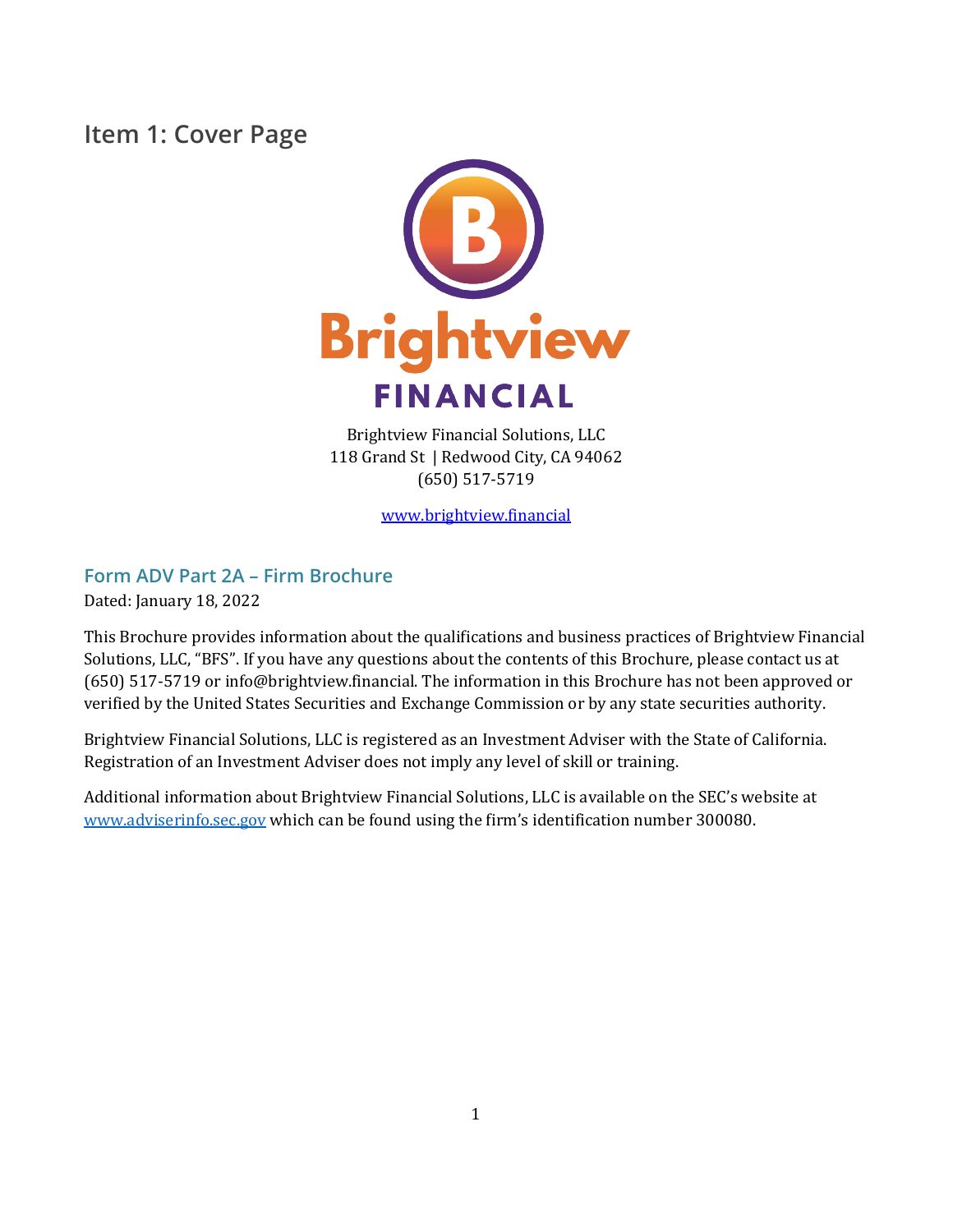### <span id="page-1-0"></span>**Item 2: Material Changes**

Since the previous annual filing of this brochure on January 25, 2021, there have been no reported changes. In the future, any material changes made during the year will be reported here.

From time to time, we may amend this Brochure to reflect changes in our business practices, changes in regulations, and routine annual updates as required by securities regulators. Either this complete Brochure or a Summary of Material Changes shall be provided to each Client annually and if a material change occurs in the business practices of BFS.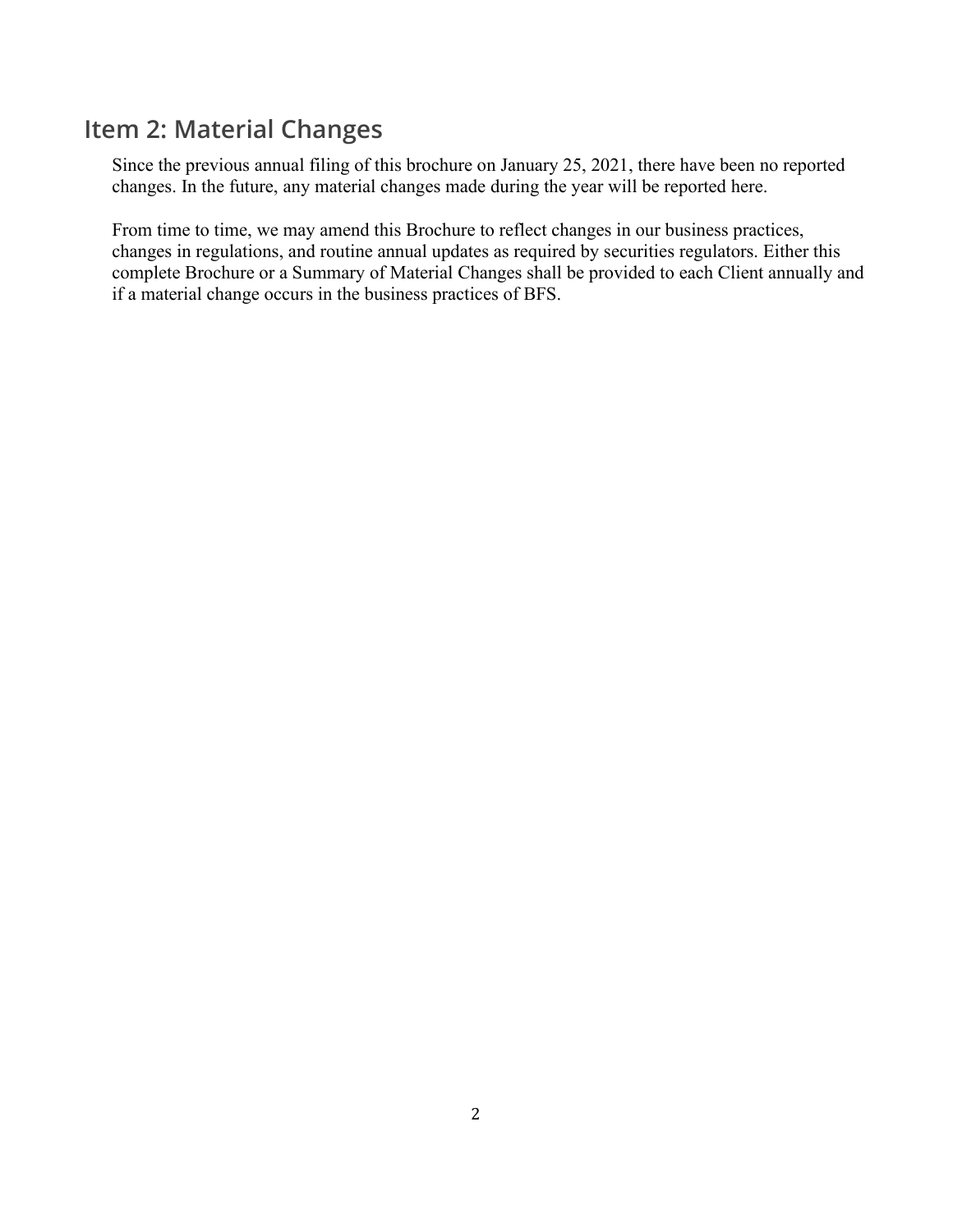# <span id="page-2-0"></span>**Item 3: Table of Contents**

| <b>Item 1: Cover Page</b>                                                                      | $\mathbf{1}$   |
|------------------------------------------------------------------------------------------------|----------------|
| <b>Item 2: Material Changes</b>                                                                | $\overline{2}$ |
| <b>Item 3: Table of Contents</b>                                                               | 3              |
| <b>Item 4: Advisory Business</b>                                                               | 4              |
| Item 5: Fees and Compensation                                                                  | 8              |
| Item 6: Performance-Based Fees and Side-By-Side Management                                     | 9              |
| <b>Item 7: Types of Clients</b>                                                                | 9              |
| Item 8: Methods of Analysis, Investment Strategies and Risk of Loss                            | 10             |
| <b>Item 9: Disciplinary Information</b>                                                        | 12             |
| Item 10: Other Financial Industry Activities and Affiliations                                  | 13             |
| Item 11: Code of Ethics, Participation or Interest in Client Transactions and Personal Trading | 13             |
| <b>Item 12: Brokerage Practices</b>                                                            | 14             |
| <b>Item 13: Review of Accounts</b>                                                             | 15             |
| Item 14: Client Referrals and Other Compensation                                               | 15             |
| Item 15: Custody                                                                               | 16             |
| <b>Item 16: Investment Discretion</b>                                                          | 16             |
| Item 17: Voting client Securities                                                              | 17             |
| <b>Item 18: Financial Information</b>                                                          | 17             |
| Item 19: Requirements for State-Registered Advisers                                            | 17             |
| Form ADV Part 2B - Brochure Supplement                                                         | 19             |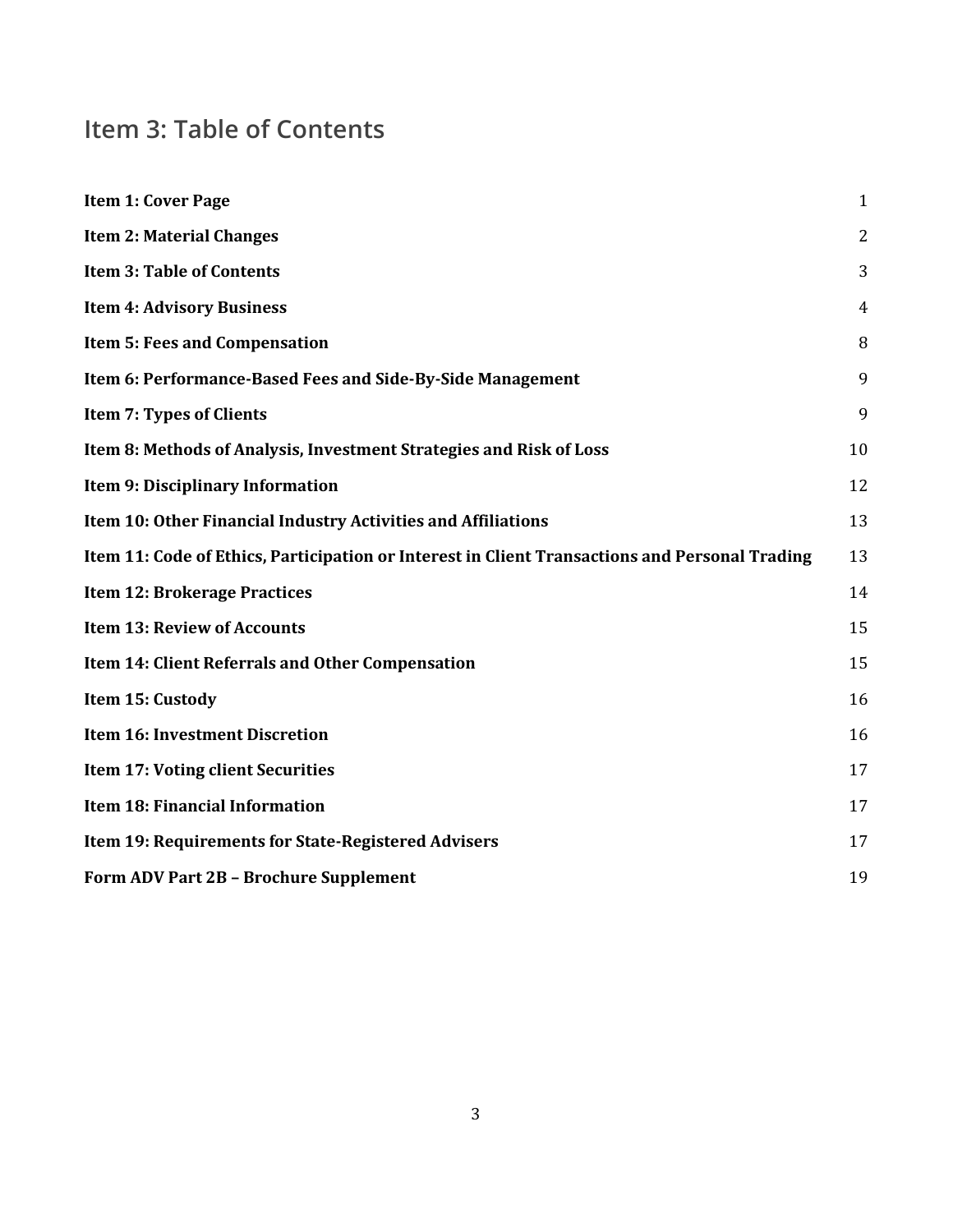## <span id="page-3-0"></span>**Item 4: Advisory Business**

### **Description of Advisory Firm**

Brightview Financial Solutions, LLC ("BFS" or "Advisor") is registered as an Investment Adviser with the State of California. We are a limited liability company founded in November of 2018 and approved on January 16, 2019. Sheila McGinn is the principal owner of BFS. BFS currently reports \$25,450,718 discretionary and no non-discretionary assets under management as of December 31, 2021.

#### **Types of Advisory Services**

BFS provides Financial Planning and Investment Management services as well as Standalone Financial Planning services.

### **Financial Planning with Ongoing Investment Management**

BFS provides financial planning services. A client will be taken through establishing their goals and values around money. The client and BFS will go over the client's financial background that may include determining the client's net worth, cash flow, insurance coverage, credit scores/reports, employee benefit, and current investments. Once the client's information is reviewed, their financial plan will be built and analyzed, and then the findings, analysis and potential changes to their current situation will be reviewed with the client. clients will receive a detailed financial plan designed to achieve his/her/their stated financial goals and objectives. The financial plan and the client's financial situation and goals will be monitored throughout the year. On an annual basis, there will be a full review of this plan to ensure its accuracy and ongoing appropriateness. Any needed updates will be implemented at that time.

In addition, BFS provides investment management services on a discretionary basis. More information about our discretionary authority can be found in Item 16 of this Brochure. BFS works with a third-party investment advisory firm, First Ascent Asset Management, LLC ("First Ascent"), to assist with the management of client's assets. More information regarding First Ascent can be found below. We assist clients in selecting an appropriate allocation model, completing First Ascent's investor profile questionnaire, interacting with First Ascent and reviewing First Ascent. Additionally, we will meet with the client on a periodic basis to discuss changes in their personal or financial situation, suitability, and any new or revised restrictions to be applied to the account. Our review process and analysis of outside managers is further discussed in Item 8 of this Brochure.

#### **First Ascent Asset Management, LLC**

BFS uses First Ascent Asset Management, LLC, an independent investment manager not affiliated with our firm, as a third-party manager to manage certain investment assets for client portfolios. Through this arrangement BFS may recommend First Ascent's investment strategies and services to clients, when appropriate, based on the client's individual needs and in relation to the client's investment objectives, time horizon and risk tolerance. First Ascent will have discretion to determine the securities to buy and sell within the account, based on its model allocation policy and subject to any reasonable restrictions required by you. BFS will:

- Assist in the identification of your investment objectives
- Recommend specific investment asset allocation strategies managed by First Ascent
- Monitor your performance and review progress with you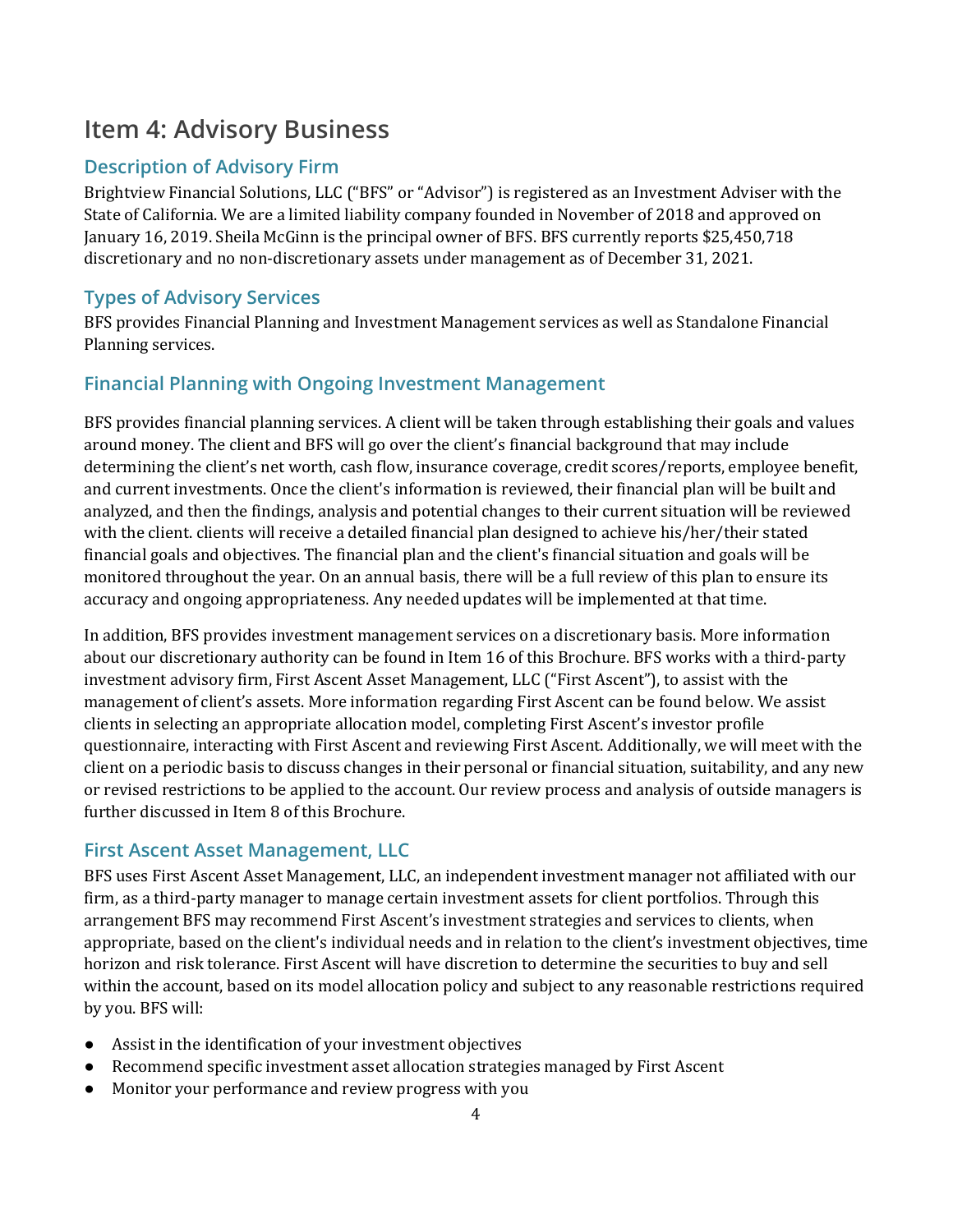Recommend reallocation among allocation strategies within the program

First Ascent will provide you with their ADV Disclosure Brochure, which you should carefully review for important and specific details.

### **Project Based & Hourly Financial Planning**

We provide project based financial planning services on topics such as retirement planning, risk management, college savings, cash flow, debt management, work benefits, and estate and incapacity planning.

Financial planning involves an evaluation of a client's current and future financial state by using currently known variables to predict future cash flows, asset values, and withdrawal plans. The key defining aspect of financial planning is that through the financial planning process, all questions, information, and analysis will be considered as they affect and are affected by the entire financial and life situation of the client. clients purchasing this service will receive a written or an electronic report, providing the client with a detailed financial plan designed to achieve his or her stated financial goals and objectives.

In general, the financial plan will address any or all of the following areas of concern. The client and Advisor will work together to select the specific areas to cover. These areas may include, but are not limited to, the following:

- **Business Planning:** We provide consulting services for clients who currently operate their own business, are considering starting a business, or are planning for an exit from their current business. Under this type of engagement, we work with you to assess your current situation, identify your objectives, and develop a plan aimed at achieving your goals.
- **Cash Flow and Debt Management**: We will conduct a review of your income and expenses to determine your current surplus or deficit along with advice on prioritizing how any surplus should be used or how to reduce expenses if they exceed your income. Advice may also be provided on which debts to pay off first based on factors such as the interest rate of the debt and any income tax ramifications. We may also recommend what we believe to be an appropriate cash reserve that should be considered for emergencies and other financial goals, along with a review of accounts (such as money market funds) for such reserves, plus strategies to save desired amounts.
- **College Savings**: Includes projecting the amount that will be needed to achieve college or other post-secondary education funding goals, along with advice on ways for you to save the desired amount. Recommendations as to savings strategies are included, and, if needed, we will review your financial picture as it relates to eligibility for financial aid or the best way to contribute to grandchildren (if appropriate).
- **Employee Benefits Optimization**: We will provide review and analysis as to whether you, as an employee, are taking the maximum advantage possible of your employee benefits. If you are a business owner, we will consider and/or recommend the various benefit programs that can be structured to meet both business and personal retirement goals.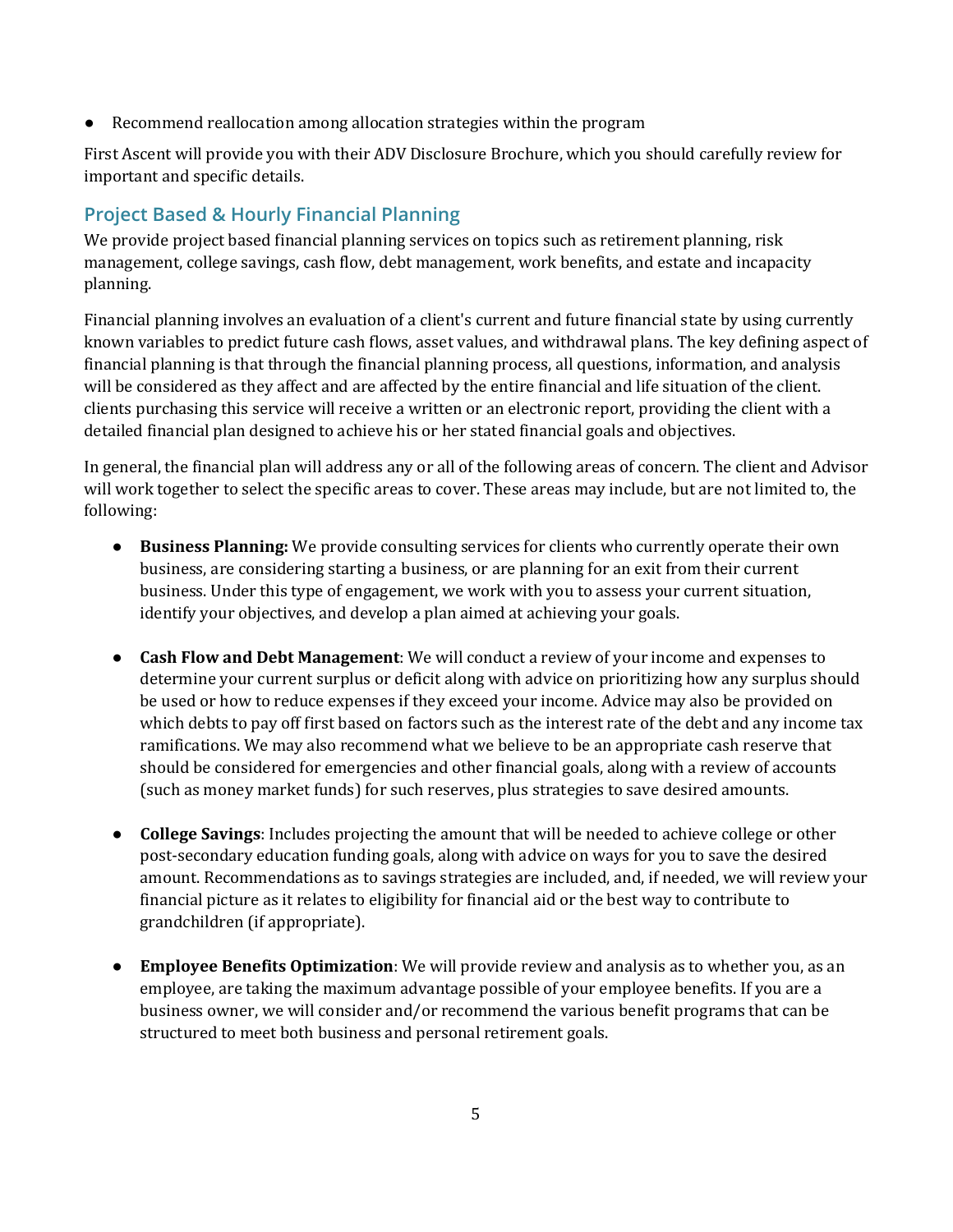- **Estate Planning**: This usually includes an analysis of your exposure to estate taxes and your current estate plan, which may include whether you have a will, powers of attorney, trusts, and other related documents. Our advice also typically includes ways for you to minimize or avoid future estate taxes by implementing appropriate estate planning strategies such as the use of applicable trusts. We always recommend that you consult with a qualified attorney when you initiate, update, or complete estate planning activities. We may provide you with contact information for attorneys who specialize in estate planning when you wish to hire an attorney for such purposes. From time-to-time, we will participate in meetings or phone calls between you and your attorney with your approval or request.
- **Financial Goals**: We will help clients identify financial goals and develop a plan to reach them. We will identify what you plan to accomplish, what resources you will need to make it happen, how much time you will need to reach the goal, and how much you should budget for your goal.
- **Insurance**: Review of existing policies to ensure proper coverage for life, health, disability, longterm care, liability, home, and automobile.
- **Investment Analysis**: This may involve developing an asset allocation strategy to meet clients' financial goals and risk tolerance, providing information on investment vehicles and strategies, reviewing employee stock options, as well as assisting you in establishing your own investment account at a selected broker/dealer or custodian. The strategies and types of investments we may recommend are further discussed in Item 8 of this brochure.
- **Retirement Planning**: Our retirement planning services typically include projections of your likelihood of achieving your financial goals, typically focusing on financial independence as the primary objective. For situations where projections show less than the desired results, we may make recommendations, including those that may impact the original projections by adjusting certain variables (e.g., working longer, saving more, spending less, taking more risk with investments).

If you are near retirement or already retired, advice may be given on appropriate distribution strategies to minimize the likelihood of running out of money or having to adversely alter spending during your retirement years.

- **Risk Management:** A risk management review includes an analysis of your exposure to major risks that could have a significant adverse impact on your financial picture, such as premature death, disability, property and casualty losses, or the need for long-term care planning. Advice may be provided on ways to minimize such risks and about weighing the costs of purchasing insurance versus the benefits of doing so and, likewise, the potential cost of not purchasing insurance ("selfinsuring").
- **Tax Planning Strategies:** Advice may include ways to minimize current and future income taxes as a part of your overall financial planning picture. For example, we may make recommendations on which type of account(s) or specific investments should be owned based in part on their "tax efficiency," with consideration that there is always a possibility of future changes to federal, state or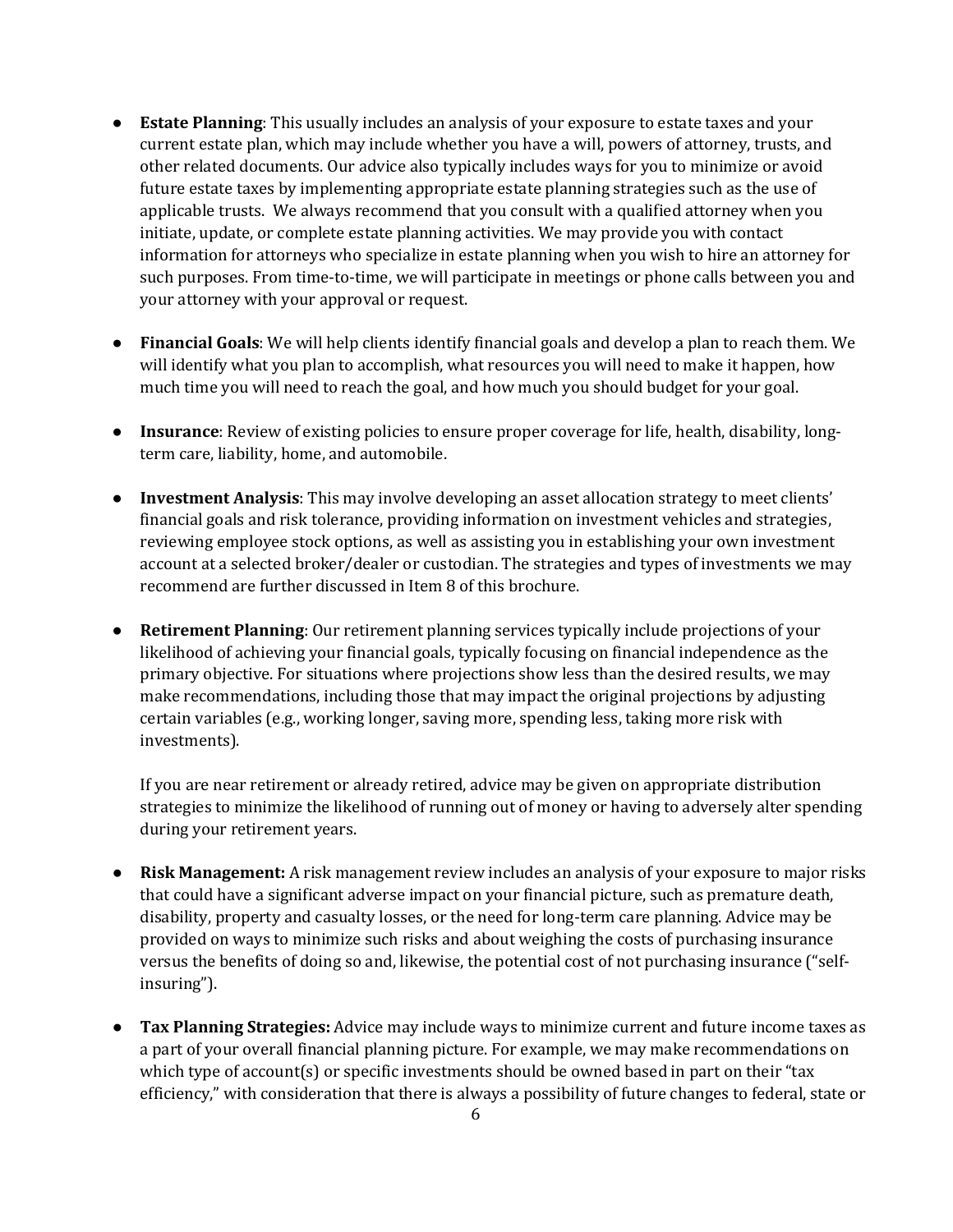local tax laws and rates that may impact your situation.

We recommend that you consult with a qualified tax professional before initiating any tax planning strategy, and we may provide you with contact information for accountants or attorneys who specialize in this area if you wish to hire someone for such purposes. We will participate in meetings or phone calls between you and your tax professional with your approval.

### **Client Tailored Services and Client Imposed Restrictions**

We offer the same suite of services to all of our clients. However, specific client financial plans and their implementation are dependent upon the client Investment Policy Statement which outlines each client's current situation (income, tax levels, and risk tolerance levels) and is used to construct a client specific plan to aid in the selection of a portfolio that matches restrictions, needs, and targets.

Clients are able to specify, within reason, any restrictions they would like to place as it pertains to individual securities and/or sectors that will be traded in their account. All such requests must be provided to BFS in writing. BFS will notify Clients if they are unable to accommodate any requests.

#### **Wrap Fee Programs**

We do not participate in wrap fee programs.

#### **CCR Section 260.235.2 Disclosure**

For clients who receive our Financial Planning services, we must state when a conflict exists between the interests of our firm and the interests of our client. The client is under no obligation to act upon our recommendation. If the client elects to act on any of the recommendations, the client is under no obligation to effect the transaction through our firm.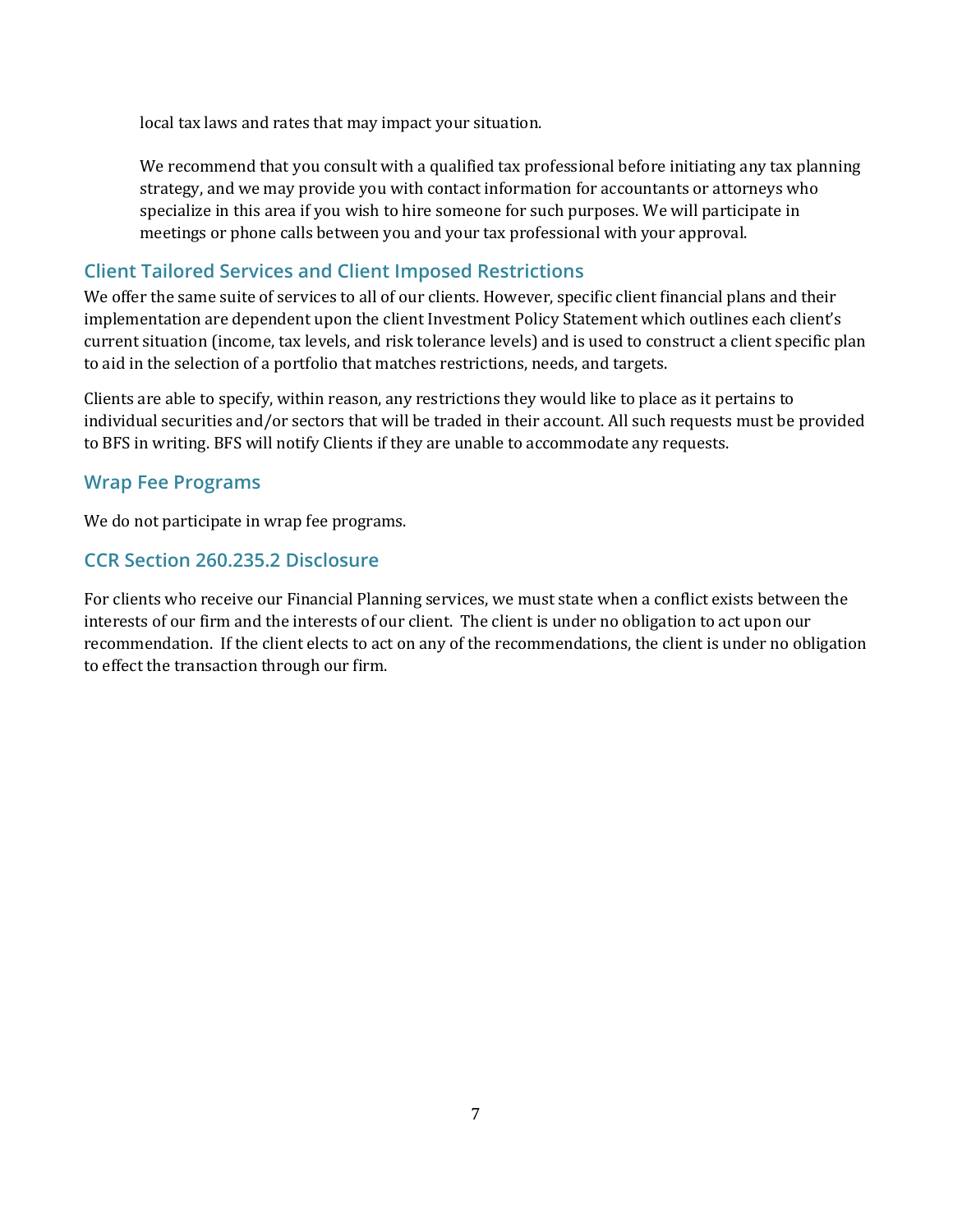## <span id="page-7-0"></span>**Item 5: Fees and Compensation**

Please note, unless a client has received the firm's disclosure brochure at least 48 hours prior to signing the investment advisory contract, the investment advisory contract may be terminated by the client within five (5) business days of signing the contract without incurring any advisory fees. How we are paid depends on the type of advisory service we are performing. Please review the fee and compensation information below.

#### **Financial Planning with Ongoing Investment Management**

BFS requires a minimum account size of \$500,000 for investment management services. Clients who meet this minimum receive a Financial plan as part of this service. This requirement can be waived or amended at the Advisor's discretion. If the Adviser agrees to waive or amend this minimum account size requirement, Adviser reserves the right to charge a one-time upfront financial planning fee ranging from \$1,500-\$2,500, depending on complexity, and it's minimum fee of \$5,000.

| <b>Assets under Management</b> | <b>Annual Fee</b> |
|--------------------------------|-------------------|
| $$500,001 - $1,000,000$        | 1.00%             |
| $$1,000,001 - $2,000,000$      | $0.95\%$          |
| $*$ \$2,000,001 +              | $0.80\%$          |

Our standard advisory fee is based on the market value of the assets under management.

The annual fee is paid quarterly in advance based on the account value on the last day of the quarter. Fees are tiered for accounts valued up to \$2,000,000. For example, an account value of \$1,500,000 would pay an annual fee of \$14,250, based on the annual advisory fee of 0.95%.

\*For accounts valued above \$2,000,000 fees are calculated per a blended rate of two tiers: (i) assets under \$2,000,000 will be charged a fee of 0.95% and (ii) all assets above \$2,000,000 are charged a fee of 0.80%. For example, an account valued at \$5,000,000 would pay an annual fee of \$43,000, based on an effective fee of 0.86%. The annual fee is determined by the following calculation:  $(($2,000,000 \times 0.95%) + ($3,000,000 \times 0.95%)$  $(0.80\%)$  = \$43,000.

The above fee schedule includes BFS's fee as well any third-party investment adviser utilized by the Adviser. Total advisory fees charged to clients by the firm and the third-party adviser will not exceed 3% annually. Fees are directly debited from the Client's account(s). On a quarterly basis, Client will receive an invoice or statement itemizing the fee, including the formula used to calculate the fee, the value of the assets under management on which the fee is based, and the time period covered by the fee.

No increase in the annual fee schedule shall be effective without agreement from the client by signing a new agreement or amendment to their current advisory agreement. Accounts initiated or terminated during a calendar quarter will be charged a prorated fee based on the amount of time assets are managed during the billing period. Client may make additions or withdrawals from their account at any time. Advisor reserves the right to charge a prorated fee for deposits of \$100,000 or more with at least 15 days remaining in the quarter. The pro-rata fee will be based on the date of the deposit to the end of the billing period, charged in arrears. Withdrawals of \$100,000 or more with at least 15 days remaining in the quarter will be refunded on a pro-rata basis.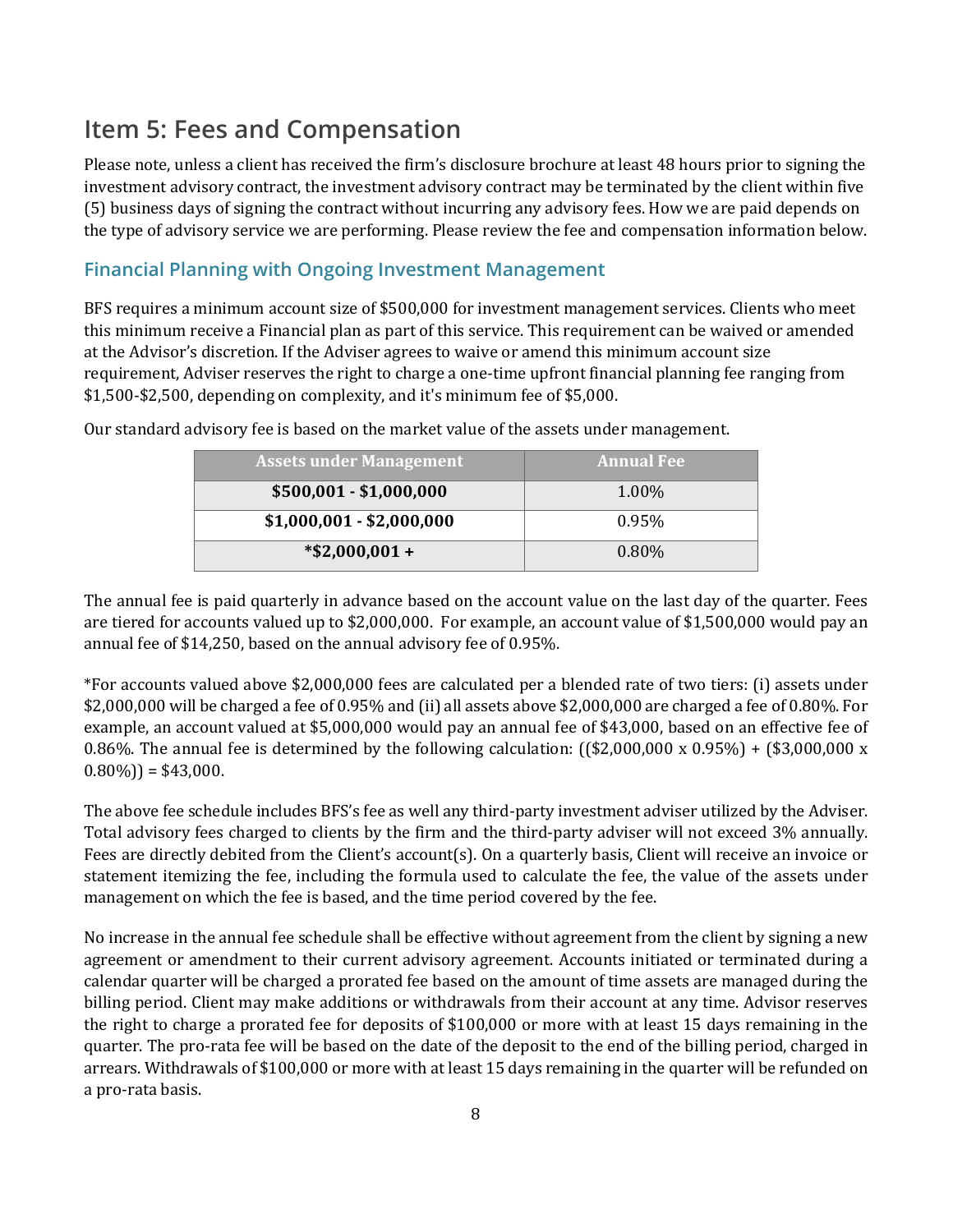### **Project Based & Hourly Financial Planning**

Stand-Alone Financial Planning will either be charged on a fixed fee basis per project or on an hourly rate. If clients engage our firm for investment management services within 6 months of plan completion, investment management fees for the first two quarters will be offered at a discounted rate. Fees may be negotiable and will be agreed upon prior to the start of any work. An upfront fee is collected at the start of the engagement and the remainder will be due upon completion of the work. BFS will not bill an amount above \$500 more than 6 months in advance. Fees for this service may be paid by electronic funds transfer or check. In the event of early termination before the upfront fee has been earned, any prepaid but unearned fees will be refunded and any completed deliverables will be provided to the client. Any earned but unpaid fees will be billed for work already completed.

Project Based Financial Planning will be available at the rate of \$2,500 - \$6,000 per project. Once BFS delivers the project, the client will have 30 calendar days to contact BFS with follow-up questions and comments at no additional charge. After 30 calendar days, time spent on follow-up will be billed at our hourly rate of \$250.

Hourly Financial Planning engagements are available at an hourly rate of \$250.

#### **Other Types of Fees and Expenses**

Our fees are exclusive of brokerage commissions, transaction fees, and other related costs and expenses which may be incurred by the client. Clients may incur certain charges imposed by custodians, brokers, and other third parties such as custodial fees, deferred sales charges, odd-lot differentials, transfer taxes, wire transfer and electronic fund fees, and other fees and taxes on brokerage accounts and securities transactions. Mutual fund and exchange traded funds also charge internal management fees, which are disclosed in a fund's prospectus. Such charges, fees, and commissions are exclusive of and in addition to our fee, and we shall not receive any portion of these commissions, fees, and costs.

Item 12 further describes the factors that we consider in selecting or recommending broker-dealers for client's transactions and determining the reasonableness of their compensation (e.g., commissions).

We do not accept compensation for the sale of securities or other investment products including assetbased sales charges or service fees from the sale of mutual funds.

#### **CCR Section 260.238(j) Disclosure**

Please note, lower fees for comparable services may be available from other sources.

## <span id="page-8-0"></span>**Item 6: Performance-Based Fees and Side-By-Side Management**

We do not offer performance-based fees and do not engage in side-by-side management.

## <span id="page-8-1"></span>**Item 7: Types of Clients**

We provide financial planning and portfolio management services to individuals and high net-worth individuals.

We require a minimum account size of \$500,000 for investment management services. This can be waived or amended at the Advisor's discretion.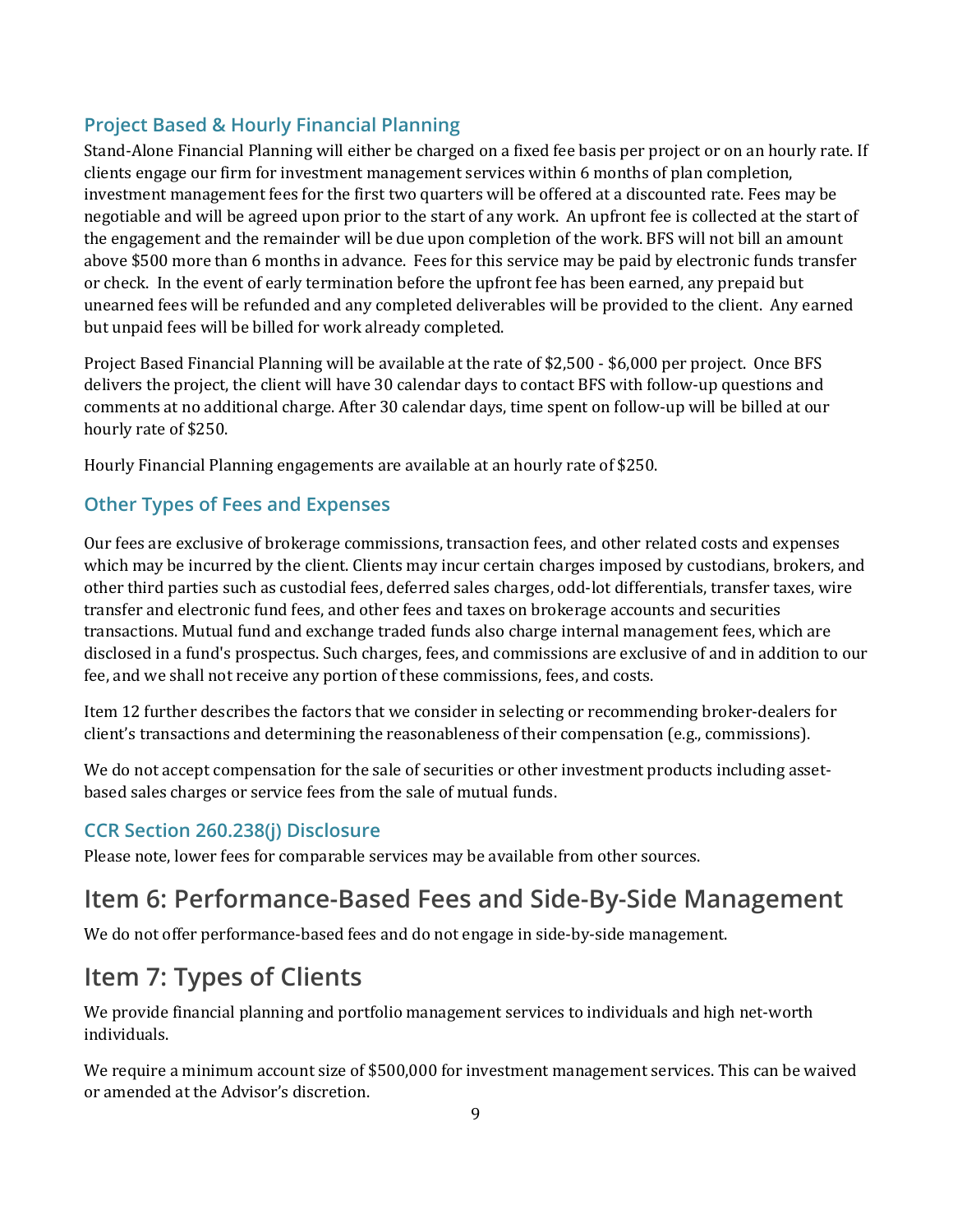## <span id="page-9-0"></span>**Item 8: Methods of Analysis, Investment Strategies and Risk of Loss**

Our primary methods of investment analysis involve the use of Modern Portfolio Theory.

#### **Modern Portfolio Theory (MPT)**

The underlying principles of MPT are:

- Investors are risk averse. The only acceptable risk is that which is adequately compensated by an expected return. Risk and investment return are related and an increase in risk requires an increased expected return.
- Markets are efficient. The same market information is available to all investors at the same time. The market prices every security fairly based upon this equal availability of information.
- The design of the portfolio as a whole is more important than the selection of any particular security. The appropriate allocation of capital among asset classes will have far more influence on long-term portfolio performance than the selection of individual securities. Investing for the long-term (preferably longer than ten years) becomes critical to investment success because it allows the longterm characteristics of the asset classes to surface.
- Increasing diversification of the portfolio with lower correlated asset class positions can decrease portfolio risk. Correlation is the statistical term for the extent to which two asset classes move in tandem or opposition to one another.

#### **Use of Outside Managers**

We refer clients to third-party investment advisers ("outside managers"). Our analysis of outside managers involves the examination of the experience, expertise, investment philosophies, and past performance of the outside managers in an attempt to determine if that manager has demonstrated an ability to invest over a period of time and in different economic conditions. We monitor the manager's underlying holdings, strategies, concentrations, and leverage as part of our overall periodic risk assessment. Additionally, as part of our due-diligence process, we survey the manager's compliance and business enterprise risks. A risk of investing with an outside manager who has been successful in the past is that he/she may not be able to replicate that success in the future. In addition, as we do not control the underlying investments in an outside manager's portfolio. There is also a risk that a manager may deviate from the stated investment mandate or strategy of the portfolio, making it a less suitable investment for our clients. Moreover, as we do not control the manager's daily business and compliance operations, we may be unaware of the lack of internal controls necessary to prevent business, regulatory or reputational deficiencies.

#### **Passive Investment Management**

We primarily practice passive investment management. Passive investing involves building portfolios that are composed of various distinct asset classes. The asset classes are weighted in a manner to achieve the desired relationship between correlation, risk, and return. Funds that passively capture the returns of the desired asset classes are placed in the portfolio. The funds that are used to build passive portfolios are typically index mutual funds or exchange traded funds.

Passive investment management is characterized by low portfolio expenses (i.e. the funds inside the portfolio have low internal costs), minimal trading costs (due to infrequent trading activity), and relative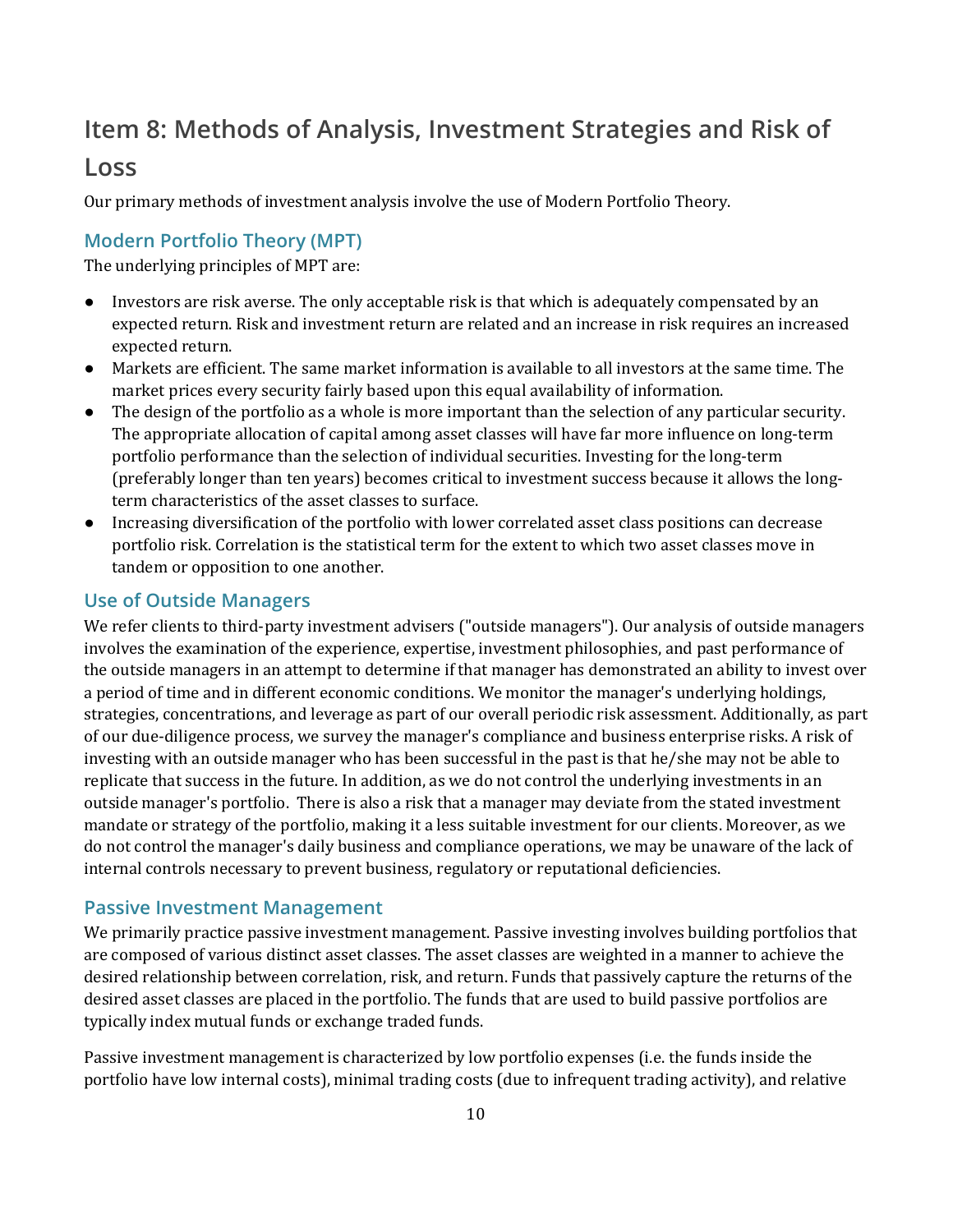tax efficiency (because the funds inside the portfolio are tax efficient and turnover inside the portfolio is minimal).

In contrast, active management involves a single manager or managers who employ some method, strategy or technique to construct a portfolio that is intended to generate returns that are greater than the broader market or a designated benchmark. Academic research indicates most active managers underperform the market.

#### **Material Risks Involved**

All investing strategies we offer involve risk and may result in a loss of your original investment which you should be prepared to bear. Many of these risks apply equally to stocks, bonds, commodities and any other investment or security. Material risks associated with our investment strategies are listed below.

**Market Risk:** Market risk involves the possibility that an investment's current market value will fall because of a general market decline, reducing the value of the investment regardless of the operational success of the issuer's operations or its financial condition.

**Strategy Risk:** The Adviser's investment strategies and/or investment techniques may not work as intended.

**Small and Medium Cap Company Risk:** Securities of companies with small and medium market capitalizations are often more volatile and less liquid than investments in larger companies. Small and medium cap companies may face a greater risk of business failure, which could increase the volatility of the client's portfolio.

**Turnover Risk:** At times, the strategy may have a portfolio turnover rate that is higher than other strategies. A high portfolio turnover would result in correspondingly greater brokerage commission expenses and may result in the distribution of additional capital gains for tax purposes. These factors may negatively affect the account's performance.

**Limited markets:** Certain securities may be less liquid (harder to sell or buy) and their prices may at times be more volatile than at other times. Under certain market conditions we may be unable to sell or liquidate investments at prices we consider reasonable or favorable or find buyers at any price.

**Concentration Risk:** Certain investment strategies focus on particular asset-classes, industries, sectors or types of investment. From time to time these strategies may be subject to greater risks of adverse developments in such areas of focus than a strategy that is more broadly diversified across a wider variety of investments.

**Interest Rate Risk:** Bond (fixed income) prices generally fall when interest rates rise, and the value may fall below par value or the principal investment. The opposite is also generally true: bond prices generally rise when interest rates fall. In general, fixed income securities with longer maturities are more sensitive to these price changes. Most other investments are also sensitive to the level and direction of interest rates.

**Legal or Legislative Risk**: Legislative changes or Court rulings may impact the value of investments, or the securities' claim on the issuer's assets and finances.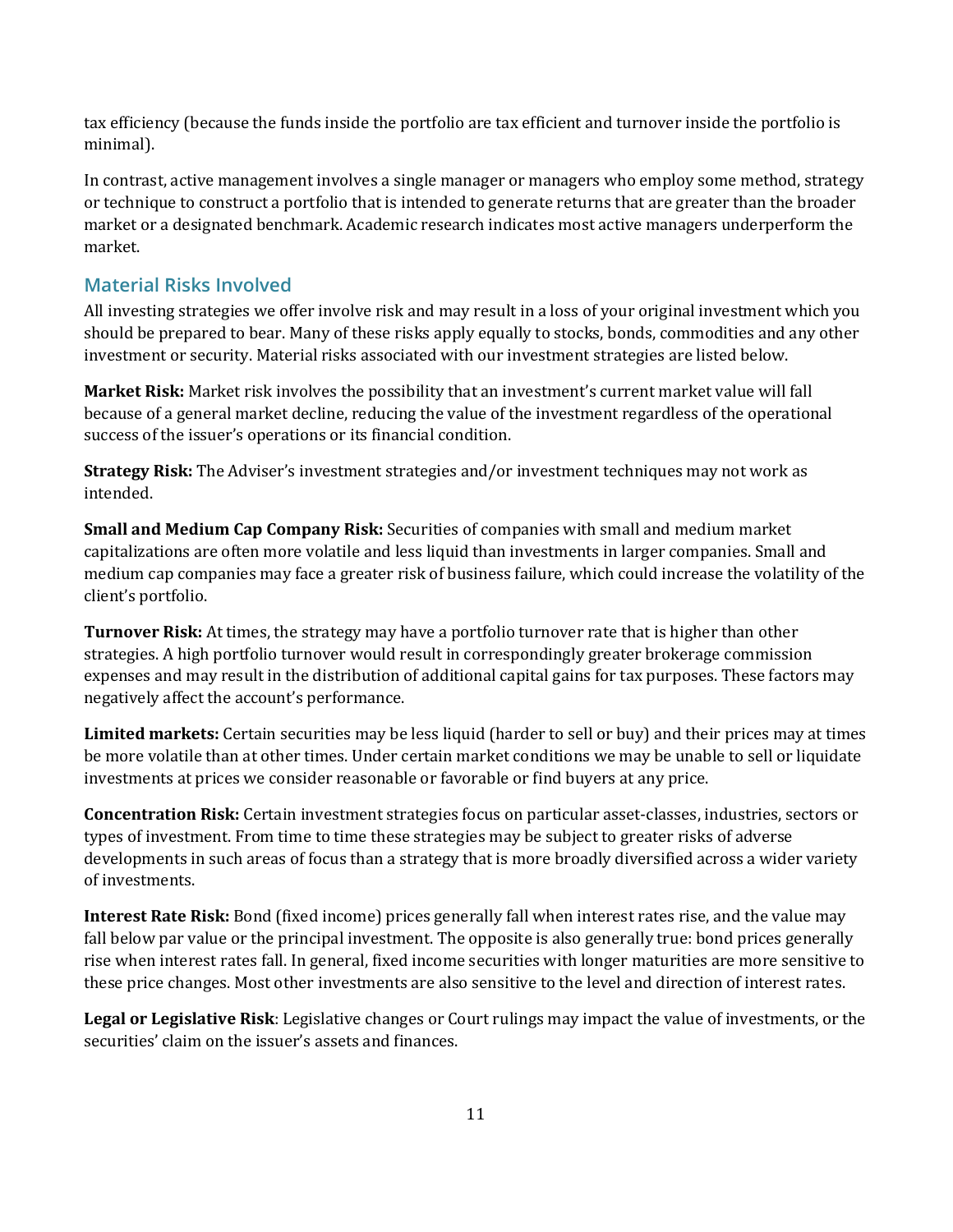**Inflation**: Inflation may erode the buying power of your investment portfolio, even if the dollar value of your investments remains the same.

#### **Risks Associated with Securities**

Apart from the general risks outlined above which apply to all types of investments, specific securities may have other risks.

**Common stocks** may go up and down in price quite dramatically, and in the event of an issuer's bankruptcy or restructuring could lose all value. A slower-growth or recessionary economic environment could have an adverse effect on the price of all stocks.

**Municipal Bonds** are debt obligations generally issued to obtain funds for various public purposes, including the construction of public facilities. Municipal bonds pay a lower rate of return than most other types of bonds. However, because of a municipal bond's tax-favored status, investors should compare the relative after-tax return to the after-tax return of other bonds, depending on the investor's tax bracket. Investing in municipal bonds carries the same general risks as investing in bonds in general. Those risks include interest rate risk, reinvestment risk, inflation risk, market risk, call or redemption risk, credit risk, and liquidity and valuation risk.

**Exchange Traded Funds** prices may vary significantly from the Net Asset Value due to market conditions. Certain Exchange Traded Funds may not track underlying benchmarks as expected. ETFs are also subject to the following risks: (i) an ETF's shares may trade at a market price that is above or below their net asset value; (ii) trading of an ETF's shares may be halted if the listing exchange's officials deem such action appropriate, the shares are delisted from the exchange, or the activation of market-wide "circuit breakers" (which are tied to large decreases in stock prices) halts stock trading generally. The Adviser has no control over the risks taken by the underlying funds in which client's invest.

**Investment Companies Risk**. When a client invests in open-end mutual funds or ETFs, the client indirectly bears its proportionate share of any fees and expenses payable directly by those funds. Therefore, the client will incur higher expenses, many of which may be duplicative. In addition, the client's overall portfolio may be affected by losses of an underlying fund and the level of risk arising from the investment practices of an underlying fund (such as the use of derivatives).

# <span id="page-11-0"></span>**Item 9: Disciplinary Information**

#### **Criminal or Civil Actions**

BFS and its management have not been involved in any criminal or civil action.

#### **Administrative Enforcement Proceedings**

BFS and its management have not been involved in administrative enforcement proceedings.

#### **Self-Regulatory Organization Enforcement Proceedings**

BFS and its management have not been involved in legal or disciplinary events that are material to a client's or prospective client's evaluation of BFS or the integrity of its management.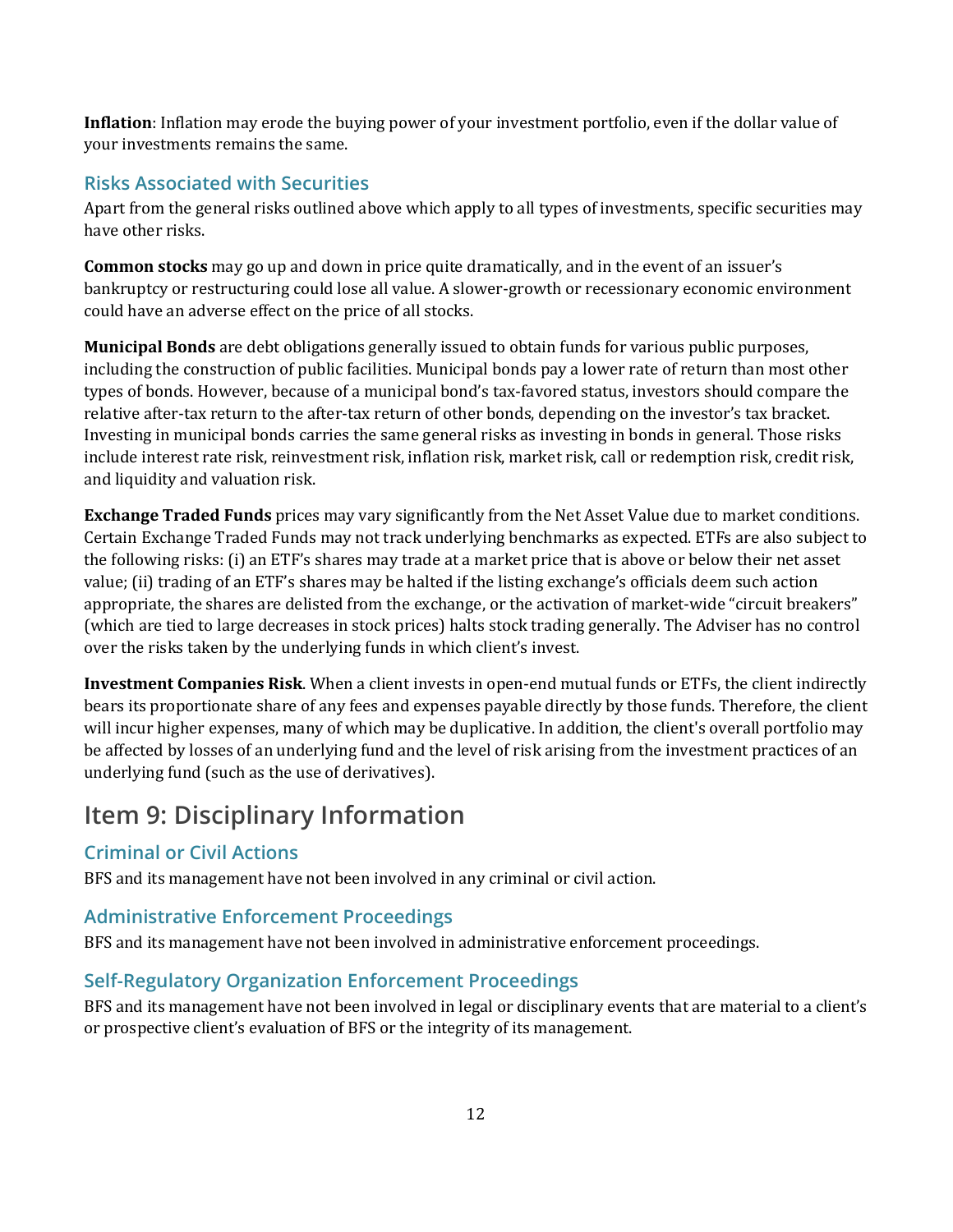# <span id="page-12-0"></span>**Item 10: Other Financial Industry Activities and Affiliations**

No BFS employee is registered, or has an application pending to register, as a broker-dealer or a registered representative of a broker-dealer.

No BFS employee is registered, or has an application pending to register, as a futures commission merchant, commodity pool operator or a commodity trading advisor.

BFS does not have any related parties. As a result, we do not have a relationship with any related parties.

BFS only receives compensation directly from clients. We do not receive compensation from any outside source. We do not have any conflicts of interest with any outside party.

### **Recommendations or Selections of Other Investment Advisers**

As referenced in Item 4 of this brochure, BFS refers clients to Outside Managers to manage their accounts. Outside Manager will deduct the total advisory fee and will remit BFS's portion to us. You are not obligated, contractually or otherwise, to use the services of any Outside Manager we recommend. Additionally, BFS will only recommend an Outside Manager who is properly licensed or registered as an investment adviser.

### **Disclosure of Material Conflicts**

All material conflicts of interest under CCR Section 260.238(k) are disclosed regarding BFS, its representatives or any of its employees, which could be reasonably expected to impair the rendering of unbiased and objective advice.

# <span id="page-12-1"></span>**Item 11: Code of Ethics, Participation or Interest in Client Transactions and Personal Trading**

As a fiduciary, our firm and its associates have a duty of utmost good faith to act solely in the best interests of each client. Our clients entrust us with their funds and personal information, which in turn places a high standard on our conduct and integrity. Our fiduciary duty is a core aspect of our Code of Ethics and represents the expected basis of all of our dealings. The firm also accepts the obligation not only to comply with the mandates and requirements of all applicable laws and regulations but also to take responsibility to act in an ethical and professionally responsible manner in all professional services and activities.

#### **Code of Ethics Description**

This code does not attempt to identify all possible conflicts of interest, and literal compliance with each of its specific provisions will not shield associated persons from liability for personal trading or other conduct that violates a fiduciary duty to advisory clients. A summary of the Code of Ethics' Principles is outlined below.

- Integrity Associated persons shall offer and provide professional services with integrity.
- Objectivity Associated persons shall be objective in providing professional services to clients.
- Competence Associated persons shall provide services to clients competently and maintain the necessary knowledge and skill to continue to do so in those areas in which they are engaged.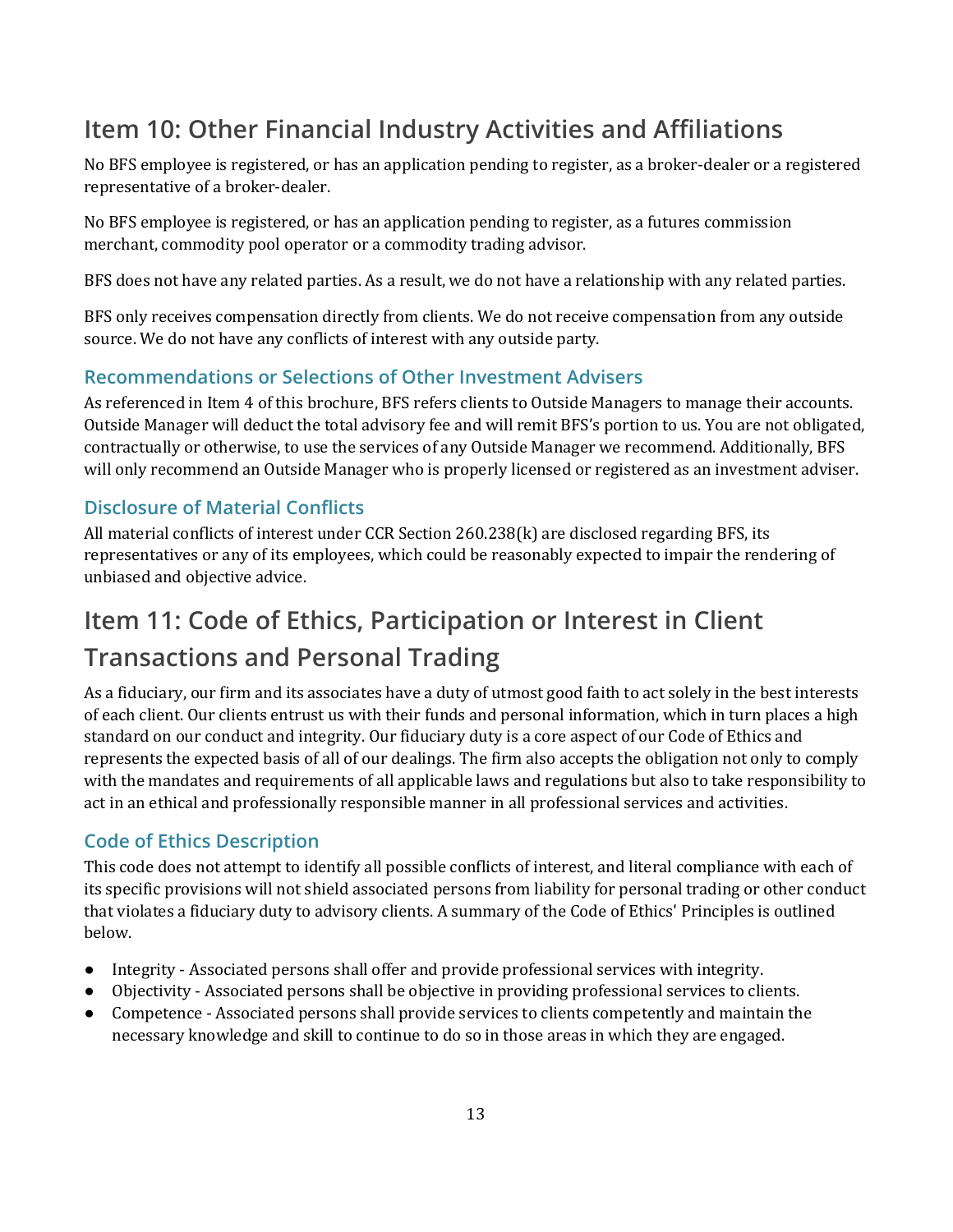- Fairness Associated persons shall perform professional services in a manner that is fair and reasonable to clients, principals, partners, and employers, and shall disclose conflict(s) of interest in providing such services.
- Confidentiality Associated persons shall not disclose confidential client information without the specific consent of the client unless in response to proper legal process, or as required by law.
- Professionalism Associated persons' conduct in all matters shall reflect the credit of the profession.
- Diligence Associated persons shall act diligently in providing professional services.

We periodically review and amend our Code of Ethics to ensure that it remains current, and we require all firm access persons to attest to their understanding of and adherence to the Code of Ethics at least annually. Our firm will provide a copy of its Code of Ethics to any client or prospective client upon request.

### **Investment Recommendations Involving a Material Financial Interest and Conflicts of Interest**

Neither our firm, its associates or any related person is authorized to recommend to a client or effect a transaction for a client, involving any security in which our firm or a related person has a material financial interest, such as in the capacity as an underwriter, adviser to the issuer, etc.

### **Advisory Firm Purchase of Same Securities Recommended to Clients and Conflicts of Interest**

Our firm and its "related persons" may buy or sell securities similar to, or different from, those we recommend to clients for their accounts. In an effort to reduce or eliminate certain conflicts of interest involving the firm or personal trading, our policy may require that we restrict or prohibit associates' transactions in specific reportable securities transactions. Any exceptions or trading pre-clearance must be approved by the firm principal in advance of the transaction in an account, and we maintain the required personal securities transaction records per regulation.

#### **Trading Securities At/Around the Same Time as Client's Securities**

From time to time, our firm or its "related persons" may buy or sell securities for themselves at or around the same time as clients. We will not trade non-mutual fund securities within the same trading day prior to the same security for clients.

## <span id="page-13-0"></span>**Item 12: Brokerage Practices**

#### **Factors Used to Select Custodians and/or Broker-Dealers**

Brightview Financial Solutions, LLC does not have any affiliation with Broker-Dealers. Specific custodian recommendations are made to the client based on their need for such services. We recommend custodians based on the reputation and services provided by the firm.

#### **Research and Other Soft-Dollar Benefits**

We currently do not receive soft dollar benefits.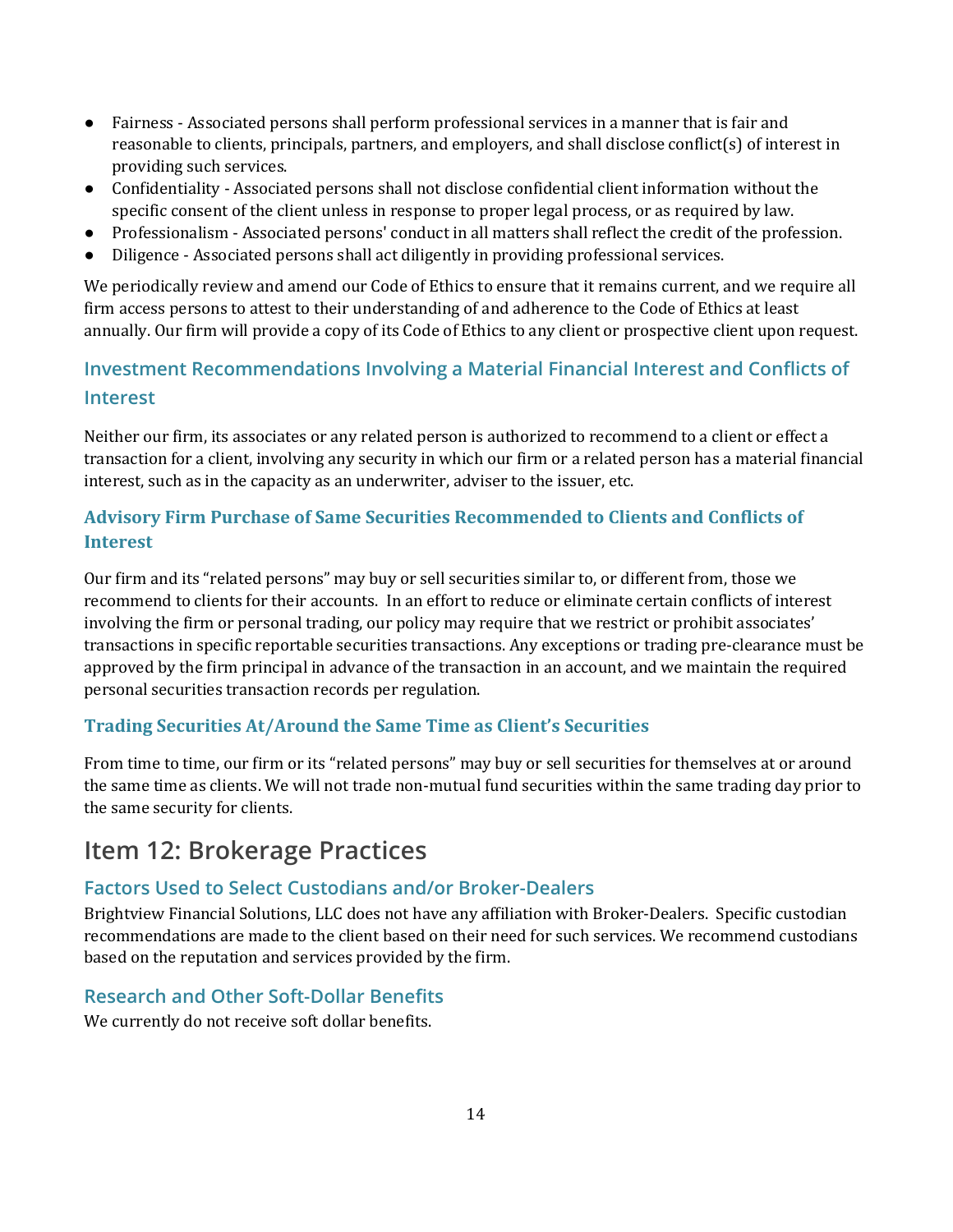#### **Brokerage for Client Referrals**

We receive no referrals from a broker-dealer or third party in exchange for using that broker-dealer or third party.

### **Clients Directing Which Broker/Dealer/Custodian to Use**

We do recommend a specific custodian for clients to use, however, clients may custody their assets at a custodian of their choice. Clients may also direct us to use a specific broker-dealer to execute transactions. By allowing clients to choose a specific custodian, we may be unable to achieve most favorable execution of client transactions and this may cost clients money over using a lower-cost custodian.

#### **The Custodian and Brokers We Use (TD Ameritrade)**

Advisor participates in the TD Ameritrade Institutional program. TD Ameritrade Institutional is a division of TD Ameritrade, Inc. ("TD Ameritrade"), member FINRA/SIPC. TD Ameritrade is an independent [and unaffiliated] SEC-registered broker-dealer. TD Ameritrade offers to independent investment Advisors services which include custody of securities, trade execution, clearance, and settlement of transactions. Advisor receives some benefits from TD Ameritrade through its participation in the program. (Please see the disclosure under Item 14 below.)

### **Aggregating (Block) Trading for Multiple Client Accounts**

We do not combine multiple orders for shares of the same securities purchased for advisory accounts we manage (this practice is commonly referred to as "block trading").

## <span id="page-14-0"></span>**Item 13: Review of Accounts**

Client accounts with the Investment Management Service will be reviewed regularly on a quarterly basis by Sheila McGinn, President and CCO. The account is reviewed with regards to the client's investment policies and risk tolerance levels. Events that may trigger a special review would be unusual performance, addition or deletions of client-imposed restrictions, excessive draw-down, volatility in performance, or buy and sell decisions from the firm or per client's needs.

Clients will receive trade confirmations from the broker(s) for each transaction in their accounts as well as monthly or quarterly statements and annual tax reporting statements from their custodian showing all activity in the accounts, such as receipt of dividends and interest.

BFS will provide written reports to Investment Management clients on an annual basis. We urge clients to compare these reports against the account statements they receive from their custodian.

BFS will provide financial planning services clients with a written or electronic report during their engagement. For financial planning clients, this report or financial plan will be reviewed at least annually as explained in Item 4.

## <span id="page-14-1"></span>**Item 14: Client Referrals and Other Compensation**

We do not receive any economic benefit, directly or indirectly, from any third party for advice rendered to our clients. Nor do we, directly or indirectly, compensate any person who is not advisory personnel for client referrals.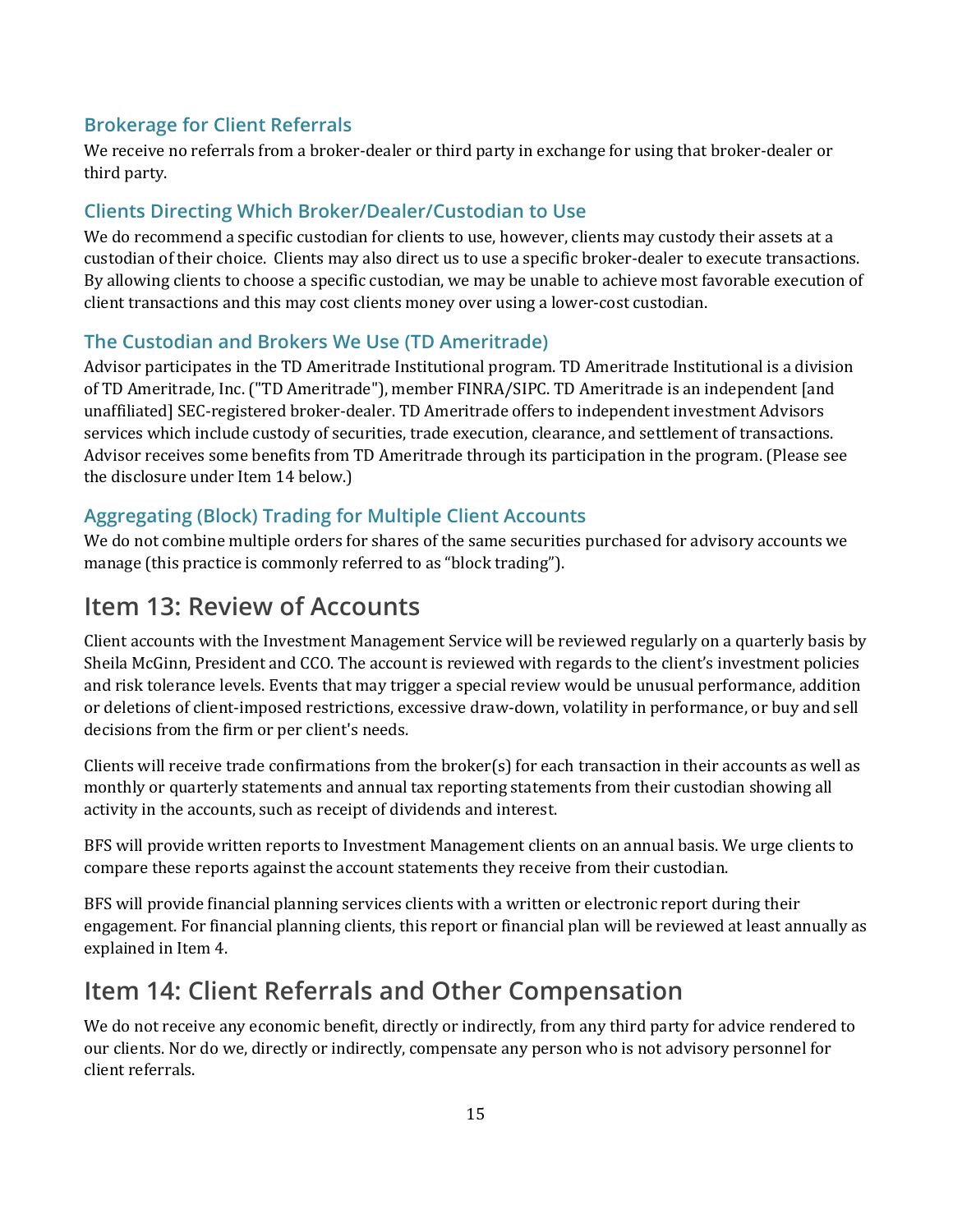As disclosed under Item 12, above, Advisor participates in TD Ameritrade's institutional customer program and Advisor may recommend TD Ameritrade to clients for custody and brokerage services. There is no direct link between Advisor's participation in the program and the investment advice it gives to its clients, although Advisor receives economic benefits through its participation in the program that are typically not available to TD Ameritrade retail investors. These benefits include the following products and services (provided without cost or at a discount): receipt of duplicate client statements and confirmations; research related products and tools; consulting services; access to a trading desk serving Advisor participants; access to block trading (which provides the ability to aggregate securities transactions for execution and then allocate the appropriate shares to client accounts); the ability to have advisory fees deducted directly from client accounts; access to an electronic communications network for client order entry and account information; access to mutual funds with no transaction fees and to certain institutional money managers; and discounts on compliance, marketing, research, technology, and practice management products or services provided to Advisor by third party vendors. TD Ameritrade may also have paid for business consulting and professional services received by Advisor's related persons. Some of the products and services made available by TD Ameritrade through the program may benefit Advisor but may not benefit its client accounts. These products or services may assist Advisor in managing and administering client accounts, including accounts not maintained at TD Ameritrade. Other services made available by TD Ameritrade are intended to help Advisor manage and further develop its business enterprise. The benefits received by Advisor or its personnel through participation in the program do not depend on the amount of brokerage transactions directed to TD Ameritrade. As part of its fiduciary duties to clients, Advisor endeavors at all times to put the interests of its clients first. clients should be aware, however, that the receipt of economic benefits by Advisor or its related persons in and of itself creates a potential conflict of interest and may indirectly influence the Advisor's choice of TD Ameritrade for custody and brokerage services.

# <span id="page-15-0"></span>**Item 15: Custody**

BFS does not accept custody of client funds except in the instance of withdrawing client fees.

For client accounts in which BFS directly debits their advisory fee:

- BFS will send a copy of its invoice to the custodian at the same time that it sends the client a copy.
- The custodian will send at least quarterly statements to the client showing all disbursements for the account, including the amount of the advisory fee.
- The client will provide written authorization to BFS, permitting them to be paid directly for their accounts held by the custodian.

Clients should receive at least quarterly statements from the broker-dealer, bank or other qualified custodian that holds and maintains the client's investment assets. We urge you to carefully review such statements and compare such official custodial records to the account statements or reports that we may provide to you. Our statements or reports may vary from custodial statements based on accounting procedures, reporting dates, or valuation methodologies of certain securities.

## <span id="page-15-1"></span>**Item 16: Investment Discretion**

For those client accounts where we provide Investment Management services, we maintain discretion over client accounts with respect to securities to be bought and sold and the amount of securities to be bought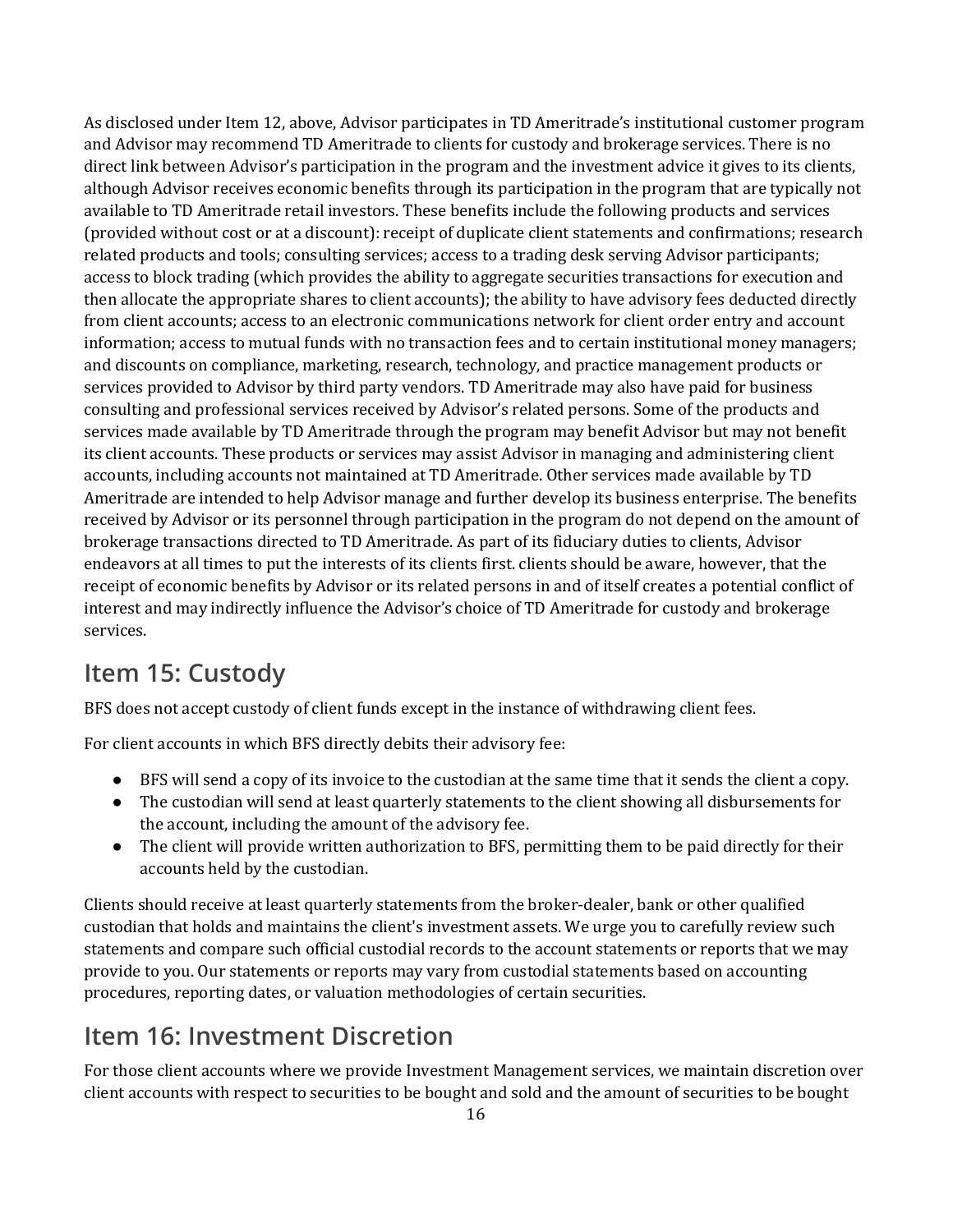and sold. Investment discretion is explained to clients in detail when an advisory relationship has commenced. At the start of the advisory relationship, the client will execute a Limited Power of Attorney, which will grant our firm discretion over the account. Additionally, the discretionary relationship will be outlined in the advisory contract and signed by the client. Clients may limit our discretion by requesting certain restrictions on investments. However, approval of such requests are at the firm's sole discretion.

# <span id="page-16-0"></span>**Item 17: Voting client Securities**

We do not vote client proxies. Therefore, clients maintain exclusive responsibility for: (1) voting proxies, and (2) acting on corporate actions pertaining to the client's investment assets. The client shall instruct the client's qualified custodian to forward to the client copies of all proxies and shareholder communications relating to the client's investment assets. If the client would like our opinion on a particular proxy vote, they may contact us at the number listed on the cover of this brochure.

In most cases, you will receive proxy materials directly from the account custodian. However, in the event we were to receive any written or electronic proxy materials, we would forward them directly to you by mail, unless you have authorized our firm to contact you by electronic mail, in which case, we would forward you any electronic solicitation to vote proxies.

# <span id="page-16-1"></span>**Item 18: Financial Information**

Registered Investment Advisers are required in this Item to provide you with certain financial information or disclosures about our financial condition. We have no financial commitment that impairs our ability to meet contractual and fiduciary commitments to clients, and we have not been the subject of a bankruptcy proceeding.

We do not have custody of client funds or securities or require or solicit prepayment of more than \$500 in fees per client six months in advance.

# <span id="page-16-2"></span>**Item 19: Requirements for State-Registered Advisers**

### **Principal Executive Officers and Management Persons**

Our principal executive officer is Sheila McGinn. Additional information regarding Ms. McGinn's education and business background is provided in Part 2B.

#### **Other Business Activities**

Neither BFS or Sheila McGinn is involved with outside business activities.

### **Performance-Based Fees**

Neither BFS or Sheila McGinn is compensated by performance-based fees.

### **Material Disciplinary Disclosures**

No management person at BFS has ever been involved in an arbitration claim of any kind or been found liable in a civil, self-regulatory organization, or administrative proceeding.

### **Material Relationships That Management Persons Have with Issuers of Securities**

BFS nor Sheila McGinn have any relationship or arrangement with issuers of securities.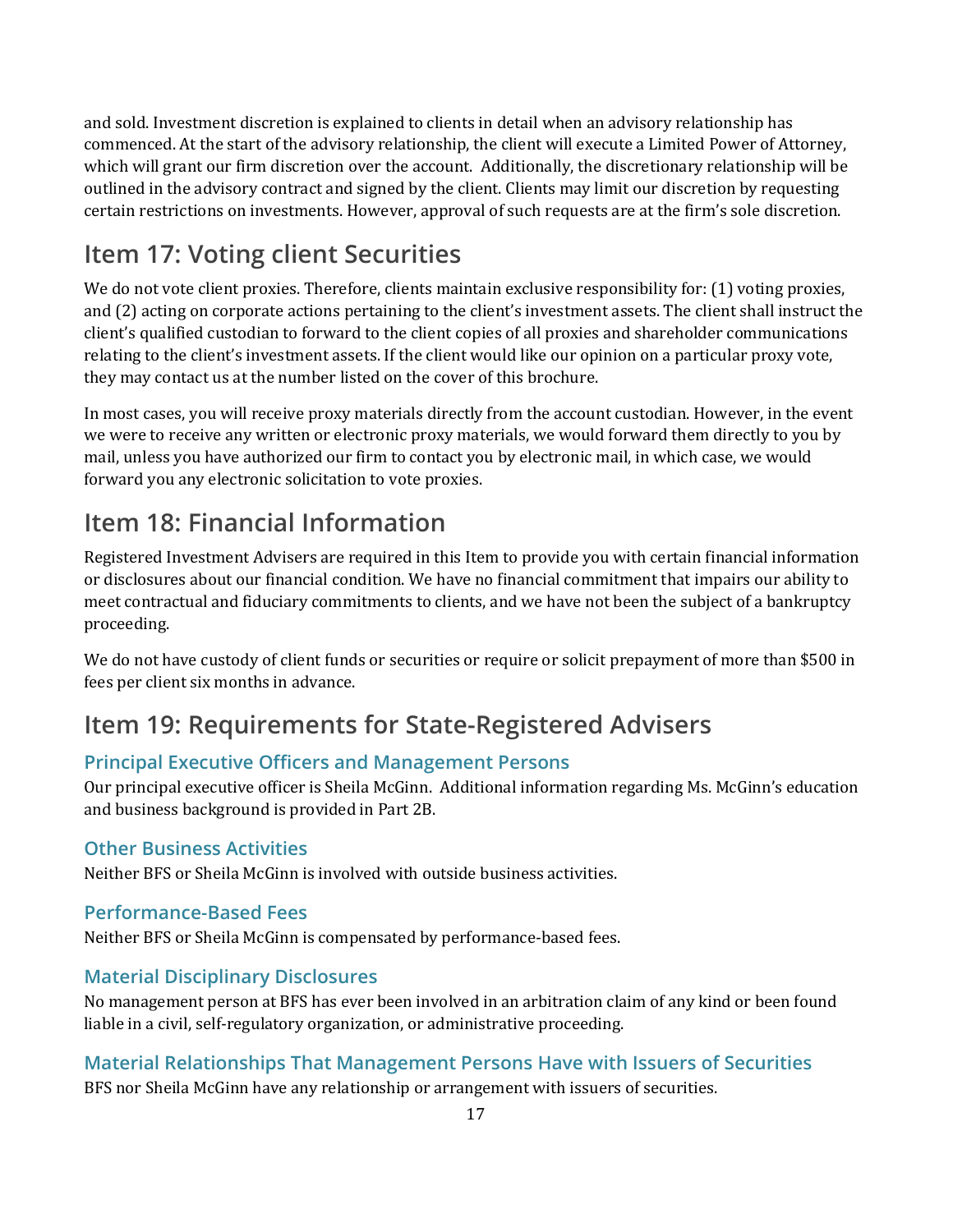### **Conflicts of Interest**

Pursuant to California Code of Regulations Section 260.238 (k) any material conflicts of interest regarding the investment adviser, its representatives or any of its employees are disclosed to the client prior to entering into any Advisory or Financial Planning Agreement.

### **Business Continuity Plan**

BFS Financial maintains a written Business Continuity Plan that identifies procedures related to an emergency or significant business disruptions, including the death of the investment adviser or any of its representatives.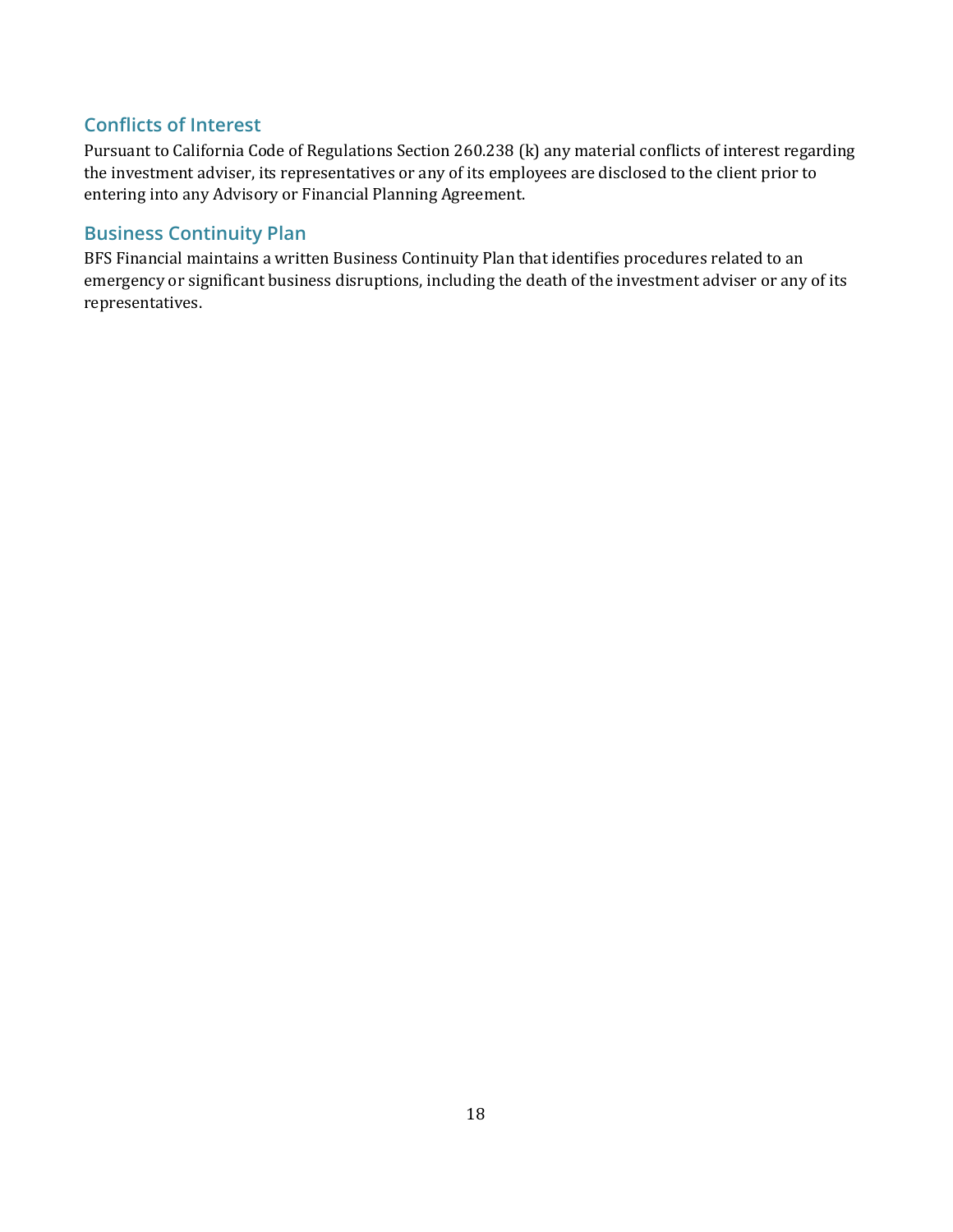

Brightview Financial Solutions, LLC 118 Grand St | Redwood City, CA 94062

(650) 517-5719

[www.brightview.financial](http://www.brightview.financial/)

# **Form ADV Part 2B – Brochure Supplement**

Dated: April 12, 2022

<span id="page-18-0"></span>*For*

# **Sheila McGinn - Individual CRD# 6728493**

### **President and Chief Compliance Officer**

This brochure supplement provides information about Sheila McGinn that supplements the Brightview Financial Solutions, LLC ("BFS") brochure. A copy of that brochure precedes this supplement. Please contact Sheila McGinn if the BFS brochure is not included with this supplement or if you have any questions about the contents of this supplement.

Additional information about Sheila McGinn is available on the SEC's website a[t www.adviserinfo.sec.gov](http://www.adviserinfo.sec.gov/) which can be found using the identification number 6728493.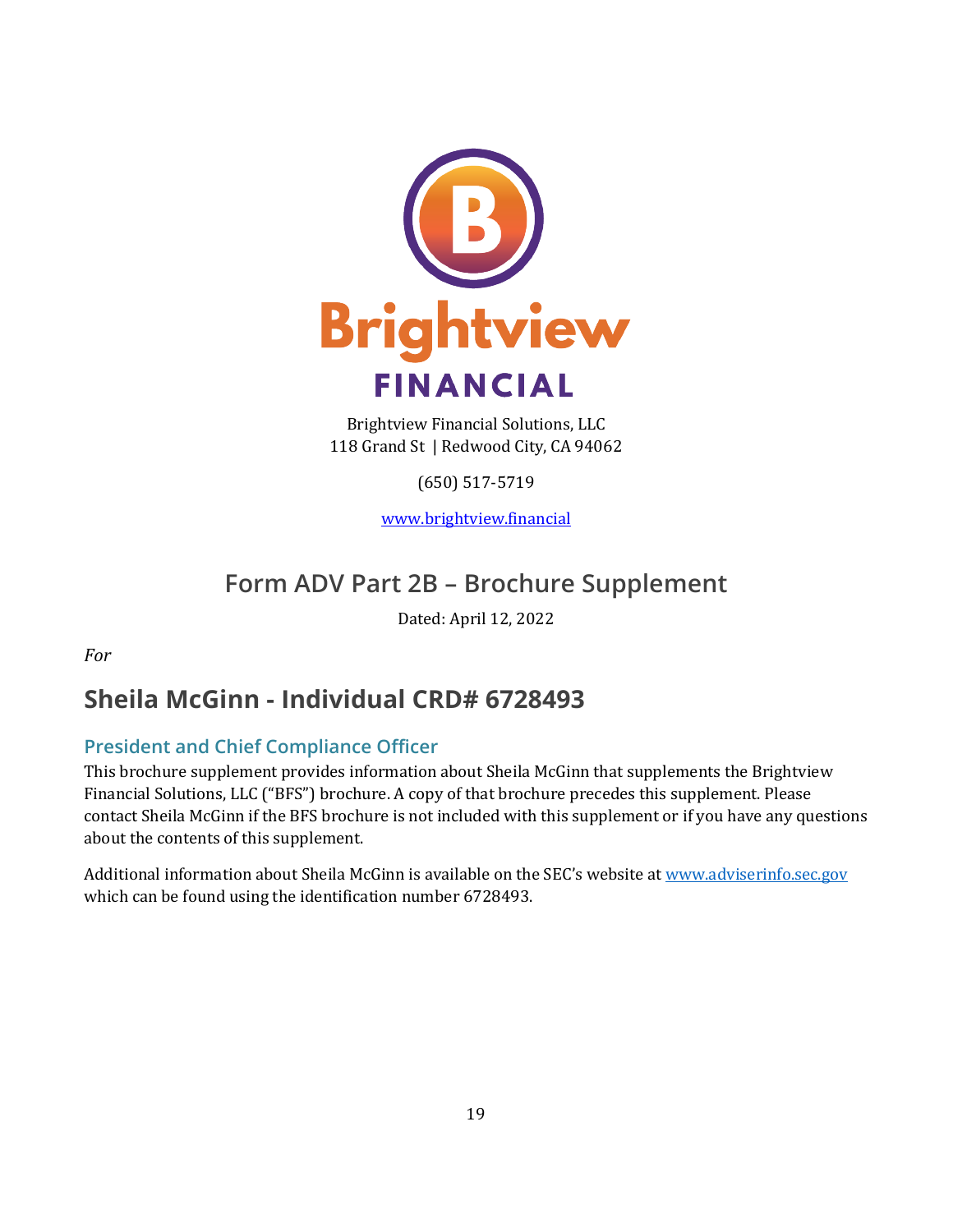#### **Item 2: Educational Background and Business Experience**

#### **Sheila McGinn**

Born: 1964

#### **Educational Background**

● 2015 – CFP® Certification Professional Education Program, College for Financial Planning

The CFP® designation is issued by the Certified Financial Planner Board of Standards, Inc. In order to receive a CFP® designation, the candidate must have a bachelor's degree or higher from an accredited college or university and have 3 years of full-time personal financial planning experience. In addition, the candidate must complete a CFP board-registered program or hold one of the following: CPA, ChFC, Chartered Life Underwriter(CLU), CFA, Ph.D. in business or economics, Doctor of Business Administration or attorney's license. Once the designation is earned, the CFP® Certificant must complete 30 hours of continuing education every 2 years.

● 1987 – B.A. Political Economy, University of California, Berkeley

#### **Business Experience**

- 12/2018 Present, Brightview Financial Solutions, LLC, President and CCO
- 06/2017 11/2018, Opes Advisors, a division of Flagstar Bank, Wealth Advisor
- 11/2016 06/2017, Opes Advisors, Wealth Advisor
- 09/2016 12/2016, Financial Planning Association of Silicon Valley, Interim Executive Director
- 05/2016 09/2016, Aspire Planning Associates, Financial Planning Intern
- 04/2012 02/2016, Electronics for Imaging, Inc, Director, User Assistance
- 12/2005 01/2012, Sr. Group Mgr, Content and Community, Adobe Systems, Inc.

#### **Professional Designation**

**CFP (Certified Financial Planner)**®**:** The CERTIFIED FINANCIAL PLANNER™, CFP® and federally registered CFP (with flame design) marks (collectively, the "CFP® marks") are professional certification marks granted in the United States by Certified Financial Planner Board of Standards, Inc. ("CFP Board").

The CFP® certification is a voluntary certification; no federal or state law or regulation requires financial planners to hold CFP® certification. It is recognized in the United States and a number of other countries for its (1) high standard of professional education; (2) stringent code of conduct and standards of practice; and (3) ethical requirements that govern professional engagements with clients. Currently, more than 71,000 individuals have obtained CFP® certification in the United States.

To attain the right to use the CFP® marks, an individual must satisfactorily fulfill the following requirements:

Education – Complete an advanced college-level course of study addressing the financial planning subject areas that CFP Board's studies have determined as necessary for the competent and